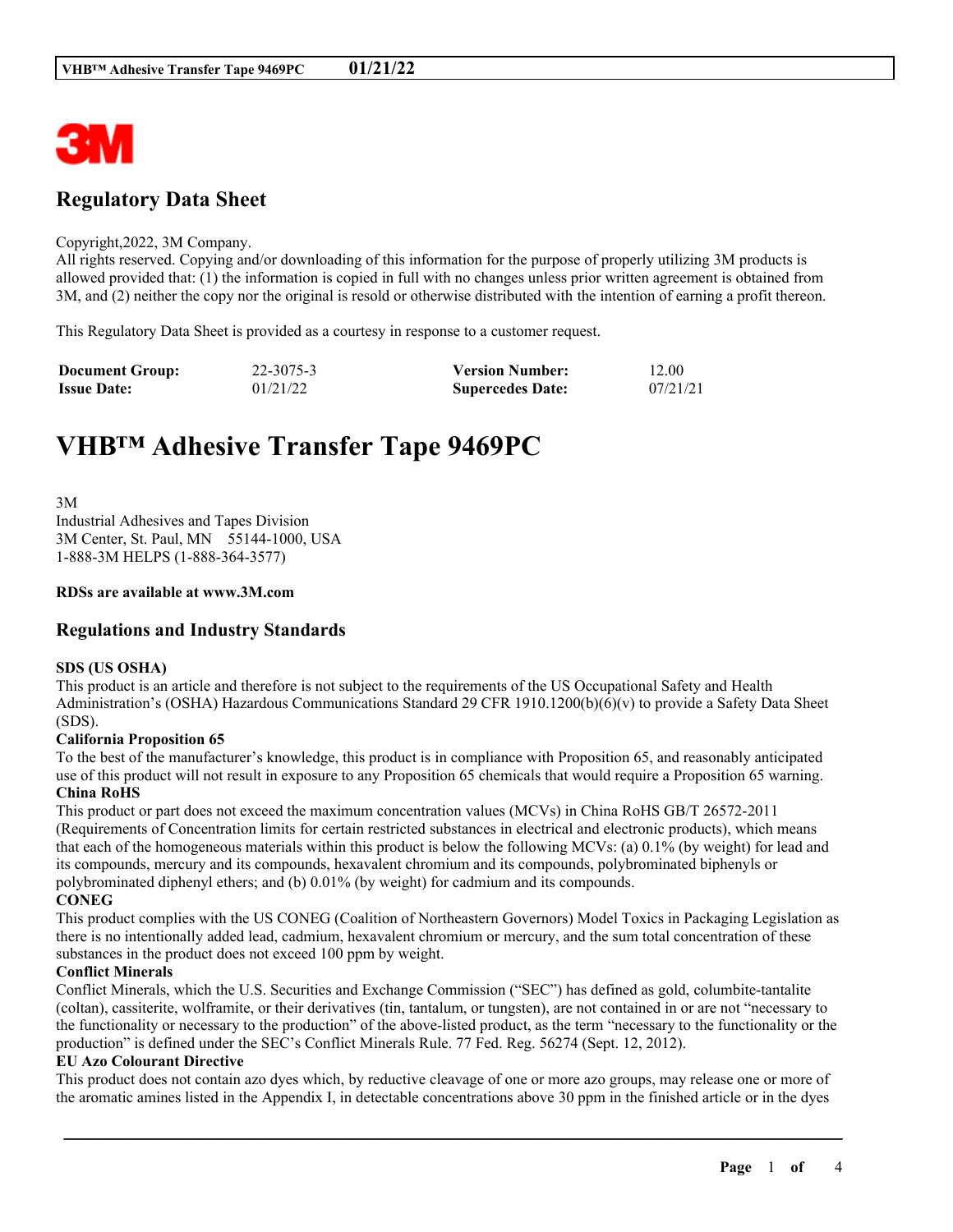parts thereof, according to the testing method established in accordance with Article 2a of this European Commission Directive 2002/61/EC (2004/21/EC).

#### **EU REACH**

This product is an article, without intended release of a chemical substance, under the Regulation No 1907/2006 of the European Parliament and the Council concerning the Registration, Evaluation, Authorisation and Restriction of Chemicals (REACH) (refer to REACH, Article 3(3)). It is not a chemical preparation. Therefore, it is not subject to the (pre)-registration or the registration process. It does not require a safety data sheet.

#### **EU REACH**

This product, including any article that the product is composed of, does not contain at greater than 0.1% by weight a Substance of Very High Concern (SVHC) substance identified according to Article 59 of REACH. This declaration reflects the substances on the candidate SVHC list, effective January 2022.

#### **EU RoHS**

This product does not exceed the maximum concentration values (MCVs) set under EU Directive 2011/65/EU (RoHS recast/RoHS 2), as stated in Annex II to that directive. This means that each of the homogenous materials within this product does not exceed the following MCVs: (a) 0.1% (by weight) for lead, mercury, hexavalent chromium, polybrominated biphenyls or polybrominated diphenyl ethers; and (b) 0.01% (by weight) for cadmium.

## **EU RoHS Phthalates**

This product does not exceed the maximum concentration values (MCVs) for phthalates set under EU Directive 2011/65/EU (RoHS recast/RoHS 2), as amended by EU 2015/863, which applies to finished EEE after July 22, 2019 for Category 1-7, 10- 11 products and after July 22, 2021 for Category 8 and 9 products. This means that each of the homogeneous materials within this product does not exceed the MCV of 0.1% (by weight) for each of the following phthalates: DEHP, BBP, DBP, and DIBP.

## **Fluorinated Greenhouse Gas**

A Fluorinated Greenhouse Gas (or F-Gas) listed under Annex I and II of Regulation (EU) No 517/2014 of the European Parliament and of the Council of 16 April 2014 is not intentionally added to the product.

#### **Halal**

This product has not been certified Halal.

#### **Kosher**

This product has not been certified Kosher.

## **Stockholm Agreement**

This product does not contain Persistent Organic Pollutants (POPs) at or above applicable thresholds per Annexes A, B, and C of the Stockholm Convention, May 2004 and subsequent amendments.

\_\_\_\_\_\_\_\_\_\_\_\_\_\_\_\_\_\_\_\_\_\_\_\_\_\_\_\_\_\_\_\_\_\_\_\_\_\_\_\_\_\_\_\_\_\_\_\_\_\_\_\_\_\_\_\_\_\_\_\_\_\_\_\_\_\_\_\_\_\_\_\_\_\_\_\_\_\_\_\_\_\_\_\_\_\_\_\_\_\_

## **Sustainability Advantage: Recycled content**

This product does not contain recycled content.

#### **TSCA Section 6**

This product is not known to contain 2,4,6-Tri-tert-butylphenol (CAS 732-26-3).

**TSCA Section 6**

This product is not known to contain Decabromodiphenyl Ether (Deca-BDE) (CAS 1163-19-5).

## **TSCA Section 6**

This product is not known to contain Hexachlorobutadiene (HCBD) (CAS 87-68-3).

## **TSCA Section 6**

This product is not known to contain Pentachlorothiophenol (PCTP) (CAS 133-49-3).

**TSCA Section 6**

This product is not known to contain Phenol, isopropylated phosphate (3:1) (PIP (3:1)) (CAS 68937-41-7).

## **Chemicals and/or Compounds of Interest**

**4,4'-Methylenebis(2,6-Diethylaniline) (CAS 13680-35-8)** : Not intentionally added. **Acrylamide (CAS 79-06-1)** : Not intentionally added. **Alkylphenol (AP)** : Not intentionally added. **Alkylphenolethoxylates (APE)** : Not intentionally added. **Antimony and (Sb) Compounds** : Not intentionally added. **Aromatic Amines** : Not intentionally added. **Arsenic and (As) Compounds** : Not intentionally added.

**Asbestos** : Not intentionally added.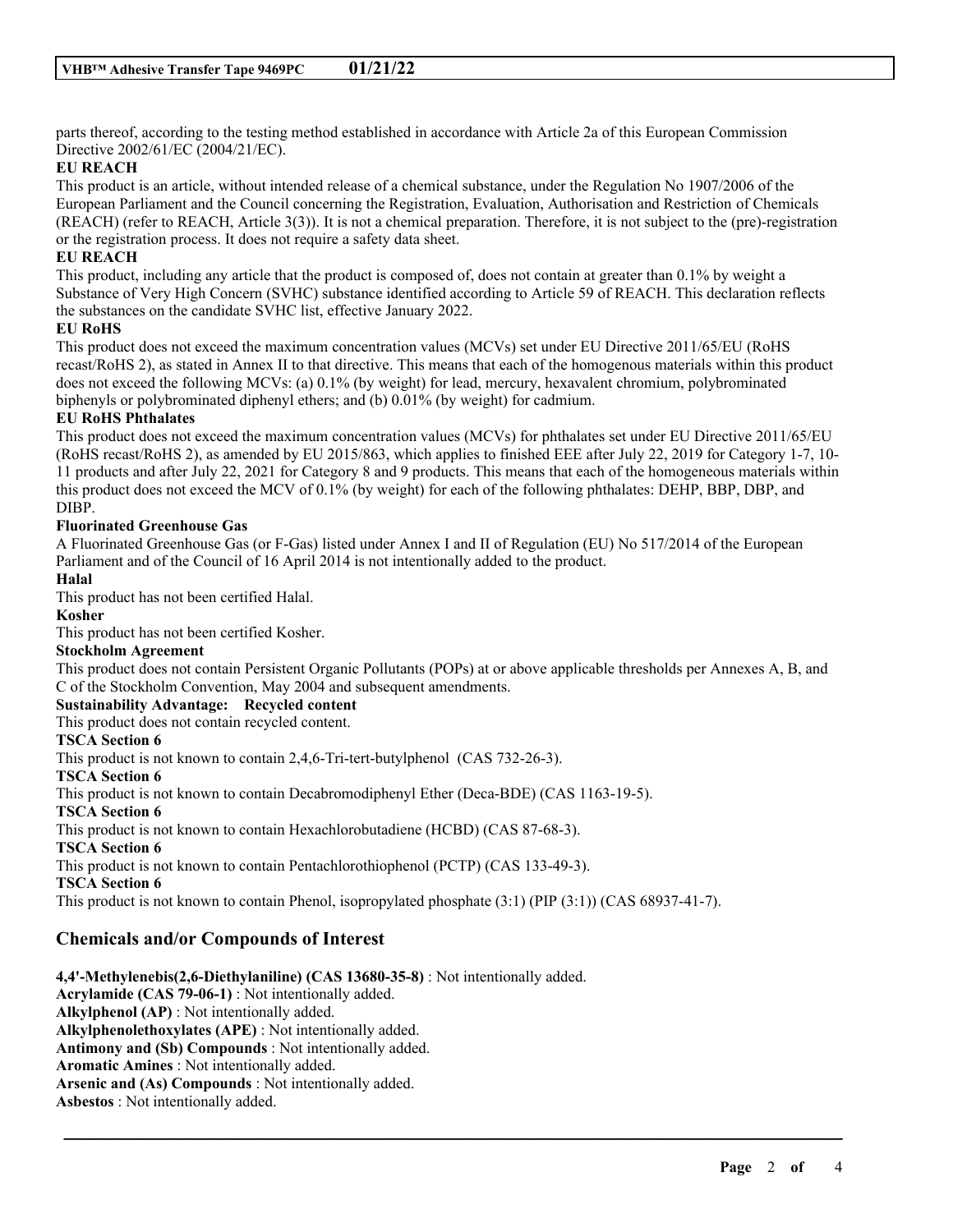**Azocolorants and Azodyes** : Not intentionally added. **Beryllium and (Be) Compounds** : Not intentionally added. **Bismuth and (Bi) Compounds** : Not intentionally added. **Bisphenol A (BPA) (CAS 80-05-7)** : Not intentionally added. **Butyl Benzyl Phthalate (BBP) (CAS 85-68-7)** : Not intentionally added. **Butylated Hydroxytoluene (BHT) (128-37-0)** : Not intentionally added. **Cadmium and (Cd) Compounds** : Not intentionally added. **Chlorinated Paraffins, Short Chain** : Not intentionally added. **Chromium and (Cr) Compounds** : Not intentionally added. **Cobalt and (Co) Compounds** : Not intentionally added. **Colophony (Rosin) (CAS 8050-09-7)** : Not intentionally added. **Crystalline Silica** : Not intentionally added. **Decabromodiphenyl Ether (Deca-BDE) (CAS 1163-19-5)** : Not intentionally added. **Di(2-Ethylhexyl) Phthalate (DEHP) (CAS 117-81-7)** : Not intentionally added. **Dibutyl Phthalate (DBP) (CAS 84-74-2)** : Not intentionally added. **Dibutyl Tin Compounds** : Not intentionally added. **Diisodecyl Phthalate (DIDP)** : Not intentionally added. **Diisononyl Phthalate (DINP)** : Not intentionally added. **Dimethyl Fumarate (DMF) (CAS 624-49-7)** : Not intentionally added. **Dimethylacetamide (CAS 127-19-5)** : Not intentionally added. **Di-n-Octyl Phthalate (DNOP) (CAS 117-84-0)** : Not intentionally added. **Dioxins and Furans** : Not intentionally added. **Dyes** : Not intentionally added. **Epoxy Compounds** : Not intentionally added. **Flame Retardants (not PBB or PBDE)** : Not intentionally added. **Flavorings** : Not intentionally added. **Formaldehyde (CAS 50-00-0)** : Not intentionally added. **Genetically Modified Organisms (GMOs)** : Not intentionally added. **Gluten** : Not intentionally added. **Halogenated Compounds** : This product meets the non-halogenated permissible limits of the International Electrotechnical Commission (IEC) 61249-2-21 standard as having less than 900 ppm bromine, less than 900 ppm chlorine, and less than 1500 ppm total bromine and chlorine. **Hexavalent Chromium and (Cr+6) Compounds** : Not intentionally added. **Lead and (Pb) Compounds** : Not intentionally added. **Materials of Human or Animal Origin** : Not intentionally added. **Melamine (CAS 108-78-1)** : Not intentionally added. **Mercury and (Hg) Compounds** : Not intentionally added. **Musk Xylene (CAS 81-15-2)** : Not intentionally added. **Nickel and (Ni) Compounds** : Not intentionally added. **Nonylphenol (NP)** : Not intentionally added. **Nonylphenol Ethoxylates (NPE)** : Not intentionally added. **Nuts** : Not intentionally added. **Organochlorine Pesticides** : Not intentionally added. **Organophosphate Pesticides** : Not intentionally added. **Organotin Compounds** : Not intentionally added. **Ozone Depleting Chemicals (ODCs)** : Not intentionally added. **Perfluorooctanesulfonic Acid (PFOS) (CAS 1763-23-1)** : Not intentionally added. **Perfluorooctanoic Acid (PFOA) (CAS 335-67-1)** : Not intentionally added. **Phosphorus and (P) Compounds** : Not intentionally added. **Phthalates** : Not intentionally added. **Polybrominated Biphenyls (PBB)** : Not intentionally added. **Polybrominated Diphenylethers (PBDE)** : Not intentionally added. **Polychlorinated Biphenyls (PCBs)** : Not intentionally added. **Polychlorinated Naphthalenes (PCNs) (>3 Chlorine Atoms)** : Not intentionally added. **Polycyclic Aromatic Hydrocarbons (PAHs)** : Not intentionally added.

\_\_\_\_\_\_\_\_\_\_\_\_\_\_\_\_\_\_\_\_\_\_\_\_\_\_\_\_\_\_\_\_\_\_\_\_\_\_\_\_\_\_\_\_\_\_\_\_\_\_\_\_\_\_\_\_\_\_\_\_\_\_\_\_\_\_\_\_\_\_\_\_\_\_\_\_\_\_\_\_\_\_\_\_\_\_\_\_\_\_